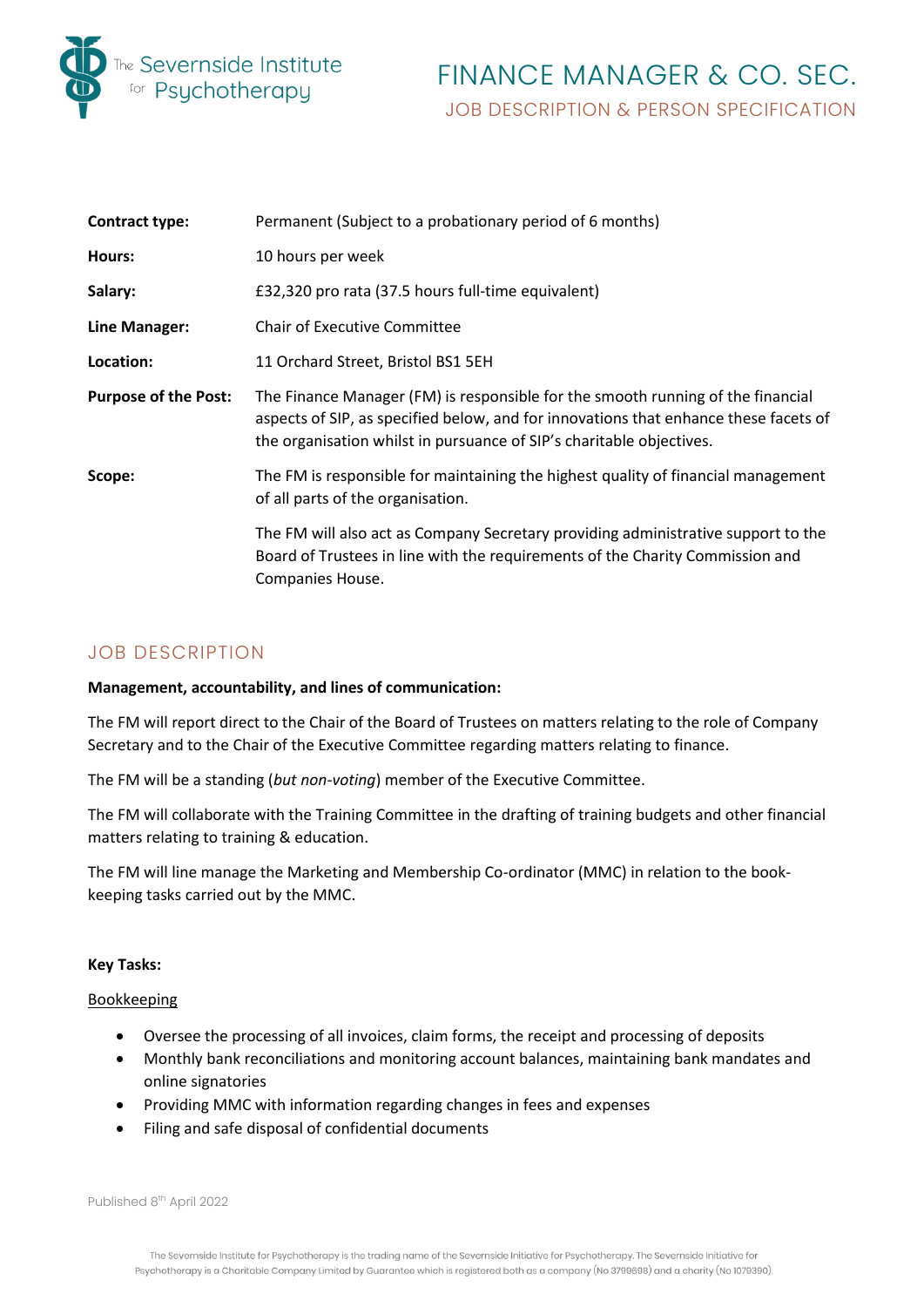

# HR & PAYE

- Producing and collecting signed copies of contracts of employment
- Maintaining and keeping up to date all PAYE files (P45s and P60s etc) and making HMRC submissions in conjunction with an outsourced payroll provider
- Keeping abreast of HMRC PAYE requirements

# Financial Planning, Development & Fundraising

- Providing financial advice and expertise to the Board of Trustees and the Executive Committee.
- Identifying financial and/or operational opportunities and innovations that will aid the development and long-term stability of the organisation, and in consultation with the Executive Committee and Board of Trustees, taking forward those which fit SIP's strategy
- Assembling draft central costs budgets for use in draft departmental budgets, and combined departmental budgets for presentation to Trustees, Executive Committee, and the membership
- Liaising and co-ordinating with officers and the Training Committee in order to assist and make recommendations regarding future budgets and the setting of fees and expenses
- Assembling and distributing quarterly financial updates and advising the Executive Committee and Trustees of any activity to note
- Point of contact for accountant including assembling end of year information for delivery to the accountant and co-ordinating the production of Financial Statement and Annual Report in time for delivery to membership pre-AGM
- Managing the operational and book-keeping aspects of fundraising activities

# Company Secretary (approx. 12 hours per quarter)

- Taking minutes at meetings of the Board of Trustees
- Providing general administrative support to Trustees when needed
- Filing returns to Companies House and the Charity Commission by designated deadlines
- Maintaining an awareness of procedures as laid out in the company's procedural documents and advising the Trustees accordingly
- Overseeing the preparation and gathering of reports and proposals for General Meetings
- Managing production of revised procedural documents

# General

- Attending meetings as required and ensuring that those falling within the remit of the FM are administratively serviced
- Holding knowledge of and work within the requirements of SIP's data protection and equal opportunities policies
- Ensuring that all SIP documents and resources (including website) are kept up-to-date, centralised, and accessible as appropriate to officers, members, associates, and members of the public
- Making sure all essential deadlines are met